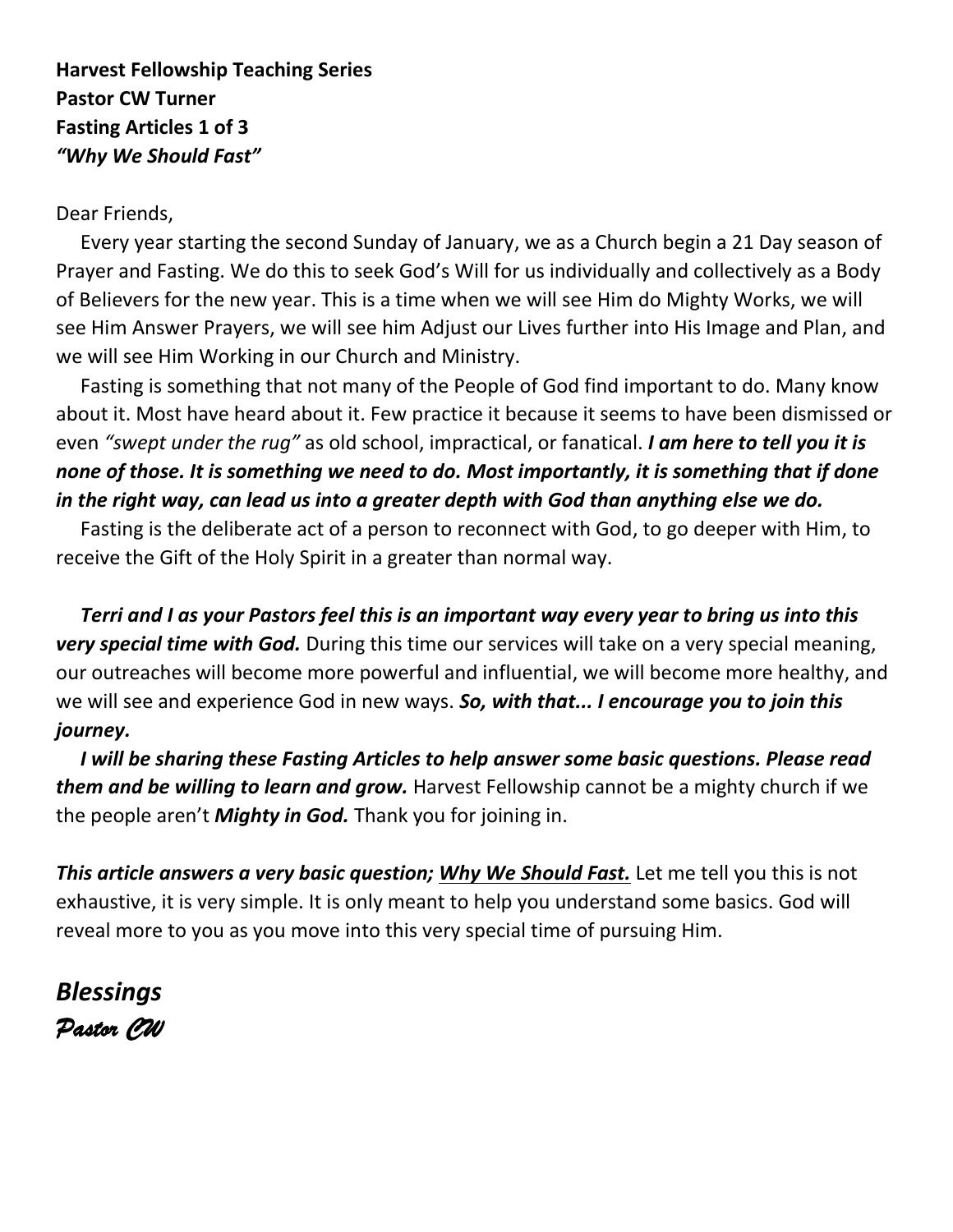# • *It is Assumed by Jesus that we Will Fast*

 In the Great Sermon on the Mount Jesus spoke specifically about three activities that should be a part of the Christian Life. These are *Giving, Praying,* and *Fasting.* Matthew 6:2 Jesus said; *Whenever you give…* in Matthew 6:5 He said; *Whenever you pray…* And then finally He said; Matthew 5:16 *Whenever you Fast.*

 The point is that Jesus in each of these three very important activities for His followers *assumed that we would be doing them.* Now, we are pretty good at *Praying.* We are even, *not too bad* at *Giving.* But *Fasting* has become for many a lost art.

 *Fasting should be as much a part of our lives as His followers as Praying and Giving.* It is assumed by our Lord that we will be about all three. It is my humble opinion that we are weak as God's People and churches are weak because we are not spending times in Fasting along with Prayer.

# • *Fasting Gives us a More Intimate Connection to God*

 *It is amazing how close to God we get during a time of fasting and prayer. The first part of the fast may be a little harder. It may not be as we say, "all that". But as we go longer and intensify our prayers during the fast we will experience His presence in ways we never planned or expected. All of the great Christians of the past have practiced fasting in their lives.* 

- ➢ *I am Reminded of Elijah at the Brook of Zarephath. After a time of being there in deep spiritual distress God sent ravens to feed him and gave him water from the brook.*
- ➢ *I am reminded of Jesus time of fasting in the wilderness for 40 days and nights. Afterward, the angels came and ministered to Him.*
- ➢ *I am reminded of the time John the Apostle was on the Isle of Patmos for the preaching of the Gospel and during that time on the Lord's Day while he was worshipping, God came to him and gave Him the Revelation.*

 *It is yet to be seen what God will do for us during this time of prayer and fasting. Start right now, preparing yourself to come apart from this world and pursue Him for this time, and you will see Him in a new way like nothing you've ever seen before.*

# • *Fasting Allows God to Deal with us More Personally*

 *As you focus more intimately on God he can deal with you more personally. You attention grows further away from the flesh and closer to His Spirit. This is exactly where the Lord is. Jesus said, "God is Spirit and they that worship Him must worship Him in Spirit and in Truth. (John 4:24)*

 *God will be able to convict you of sin, reveal to you truth, inspire you to greater heights, and show you more precious treasures that belong to you as His children while you draw closer to Him through this time of Prayer and Fasting.*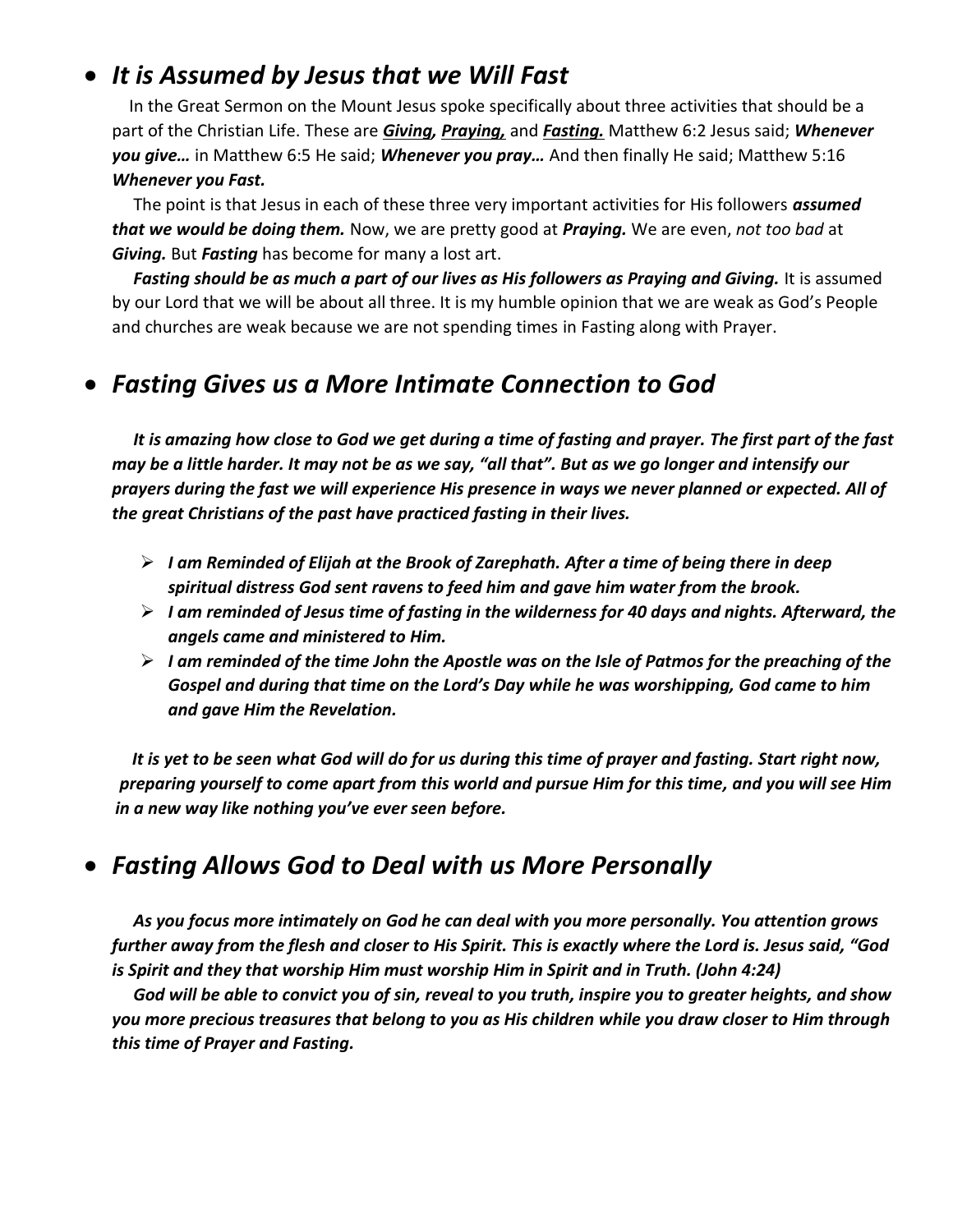## • *Fasting Helps us with Prayer Concerns*

 *While you are fasting, you should have some specific prayer needs to pray about. This is one of the many reasons you should be "Praying about what to Pray about" Right now in the preparation time before the fast.* 

 *This will be an intense time between you and God, and it will be during these times He can show you His might on your circumstances. You should be praying for people who need to be saved during this time. You need to pray for specific needs, you need to pray for miracles. You need to pray for your children, your family, your friends, your church.*

 *As a church we will see God doing marvelous things during this time. The testimonies of answered prayer will be so inspiring as we go through this very special time.*

# • *Fasting Takes Our Appetite out of Authority*

 *Fasting is a time when we are not under the control of our appetites or what we refer to as our needs. Rather than your appetite ruling you, you will be ruling it. When our appetites are controlling us, we become gluttonous in every way. Ephesians 5:18 says, "Do not be drunk with wine which leads to reckless actions but be filled with the Holy Spirit".* 

 *We as the children of God should never be under the control of any influence other than the Holy Spirit of God. Fasting can get us to that place where He can gain that control of our lives. This is where His Best Blessings lie.*

*"Oh, taste and see that the Lord is Good. Blessed is the one who takes refuge in Him" (Psalm 34:8)*

### • *Fasting Purges and Restores our Physical Body*

 *There are physical benefits to fasting. You will naturally lose weight, though you shouldn't fast so you can lose weight. It will amaze you how fast your weight changes. You will become more flexible because you will literally lose body fat. You will be able to breathe easier. You will be able to think clearer. Your body will rid itself of toxins and impurities that have been plaguing your life. You will change old habits that have been holding you down and even making you sick.*

 *Daniel and his friends fasted from the King's delicacies and came out healthier and stronger than all those who had been eating and drinking the King's fineries. We can do the same and be better all year if we will participate in this time of purging with God leading us.*